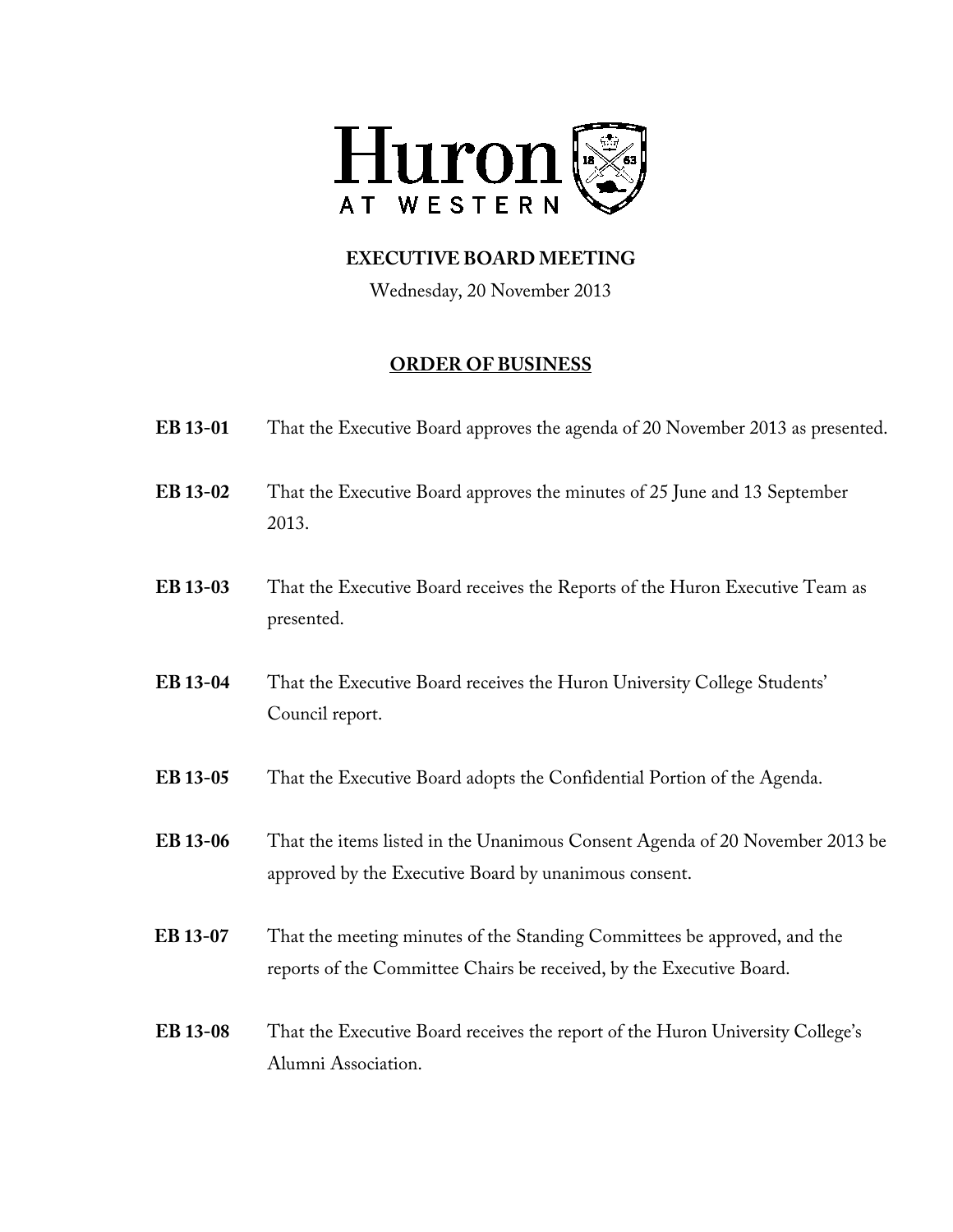

Tuesday, 25 February 2014

| EB 14-01        | That the Executive Board approves the agenda of 25 February 2014 as presented.                                                                         |
|-----------------|--------------------------------------------------------------------------------------------------------------------------------------------------------|
| EB 14-02        | That the Executive Board approves the minutes of 20 November 2013.                                                                                     |
| EB 14-03        | That the Executive Board receives the Reports of the Huron Executive Team as<br>presented.                                                             |
| EB 14-04        | That the Executive Board receives the Huron University College Students'<br>Council report.                                                            |
| EB 14-05        | That the Executive Board adopts the Confidential Portion of the Agenda.                                                                                |
| EB 14-06        | That the items listed in the Unanimous Consent Agenda of 25 February 2014 be<br>approved by the Executive Board by unanimous consent.                  |
| EB 14-07        | That the meeting minutes of the Standing Committees be approved, and the<br>reports of the Committee Chairs be received, by the Executive Board.       |
| <b>EB</b> 14-08 | That the Executive Board approve, on the recommendation of the Finance and<br>Audit Committee, the proposed Capital and Deferred Budget for 2014/2015. |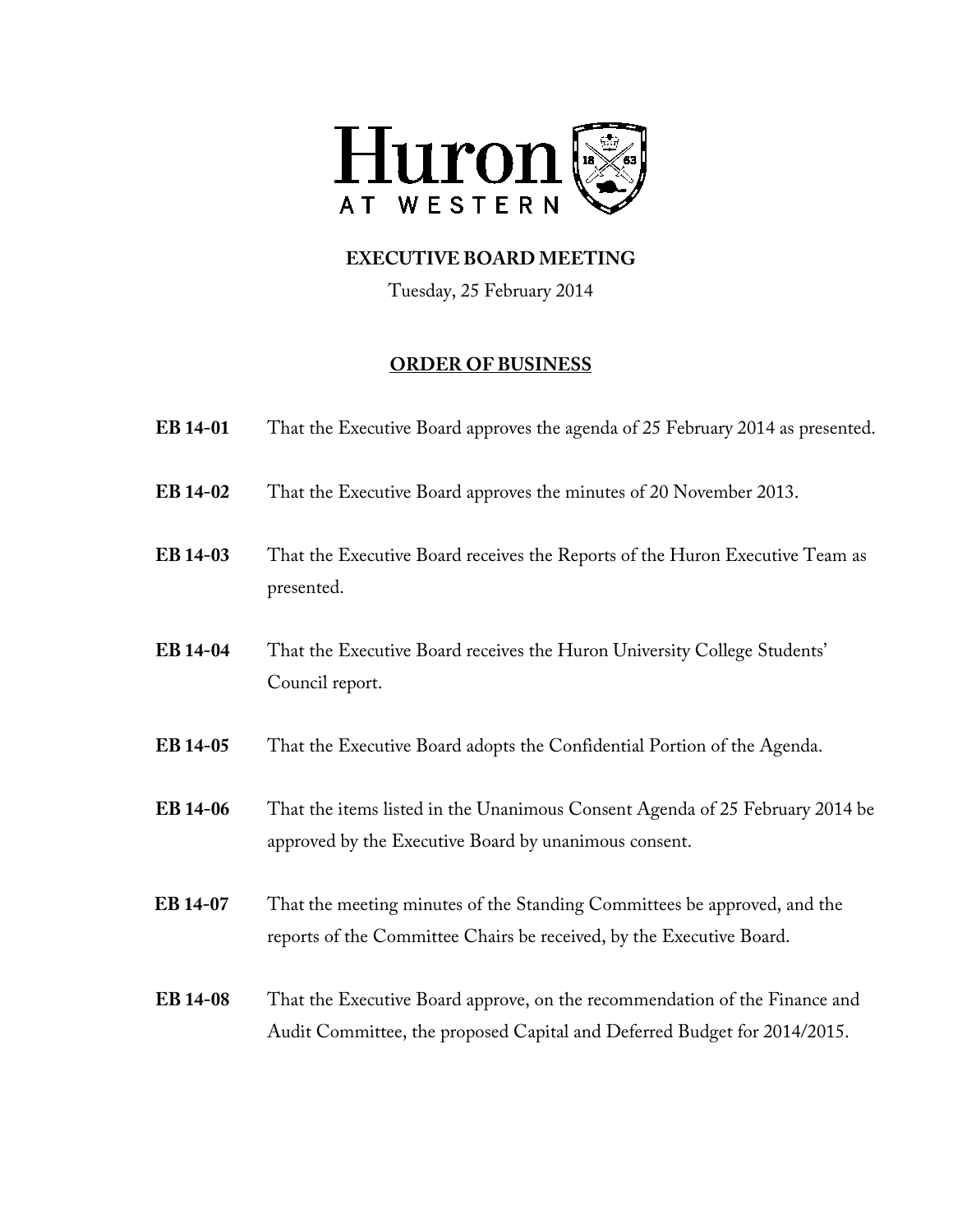

Friday, 25 April 2014

| EB 14-09        | That the Executive Board approves the agenda of 25 April 2014 as presented.                                                                      |
|-----------------|--------------------------------------------------------------------------------------------------------------------------------------------------|
| EB 14-10        | That the Executive Board approves the minutes of 25 February 2014.                                                                               |
| EB 14-11        | That the Executive Board receives the Reports of the Huron Executive Team as<br>presented.                                                       |
| EB 14-12        | That the Executive Board receives the Huron University College Students'<br>Council report.                                                      |
| EB 14-13        | That the Executive Board adopts the Confidential Portion of the Agenda.                                                                          |
| EB 14-14        | That the items listed in the Unanimous Consent Agenda of 25 April 2014 be<br>approved by the Executive Board by unanimous consent.               |
| EB 14-15        | That the meeting minutes of the Standing Committees be approved, and the<br>reports of the Committee Chairs be received, by the Executive Board. |
| EB 14-16        | That the Executive Board approve, on the recommendation of the Finance and<br>Audit Committee, the Operating Budget for 2014/2015.               |
| EB 14-17        | That the Executive Board approve the policy on the Delegation of Authority to<br>Appoint Faculty and Staff.                                      |
| <b>EB 14-18</b> | That the Executive Board receives the reports of the Huron University College's<br>Foundation and Alumni Association.                            |
|                 |                                                                                                                                                  |